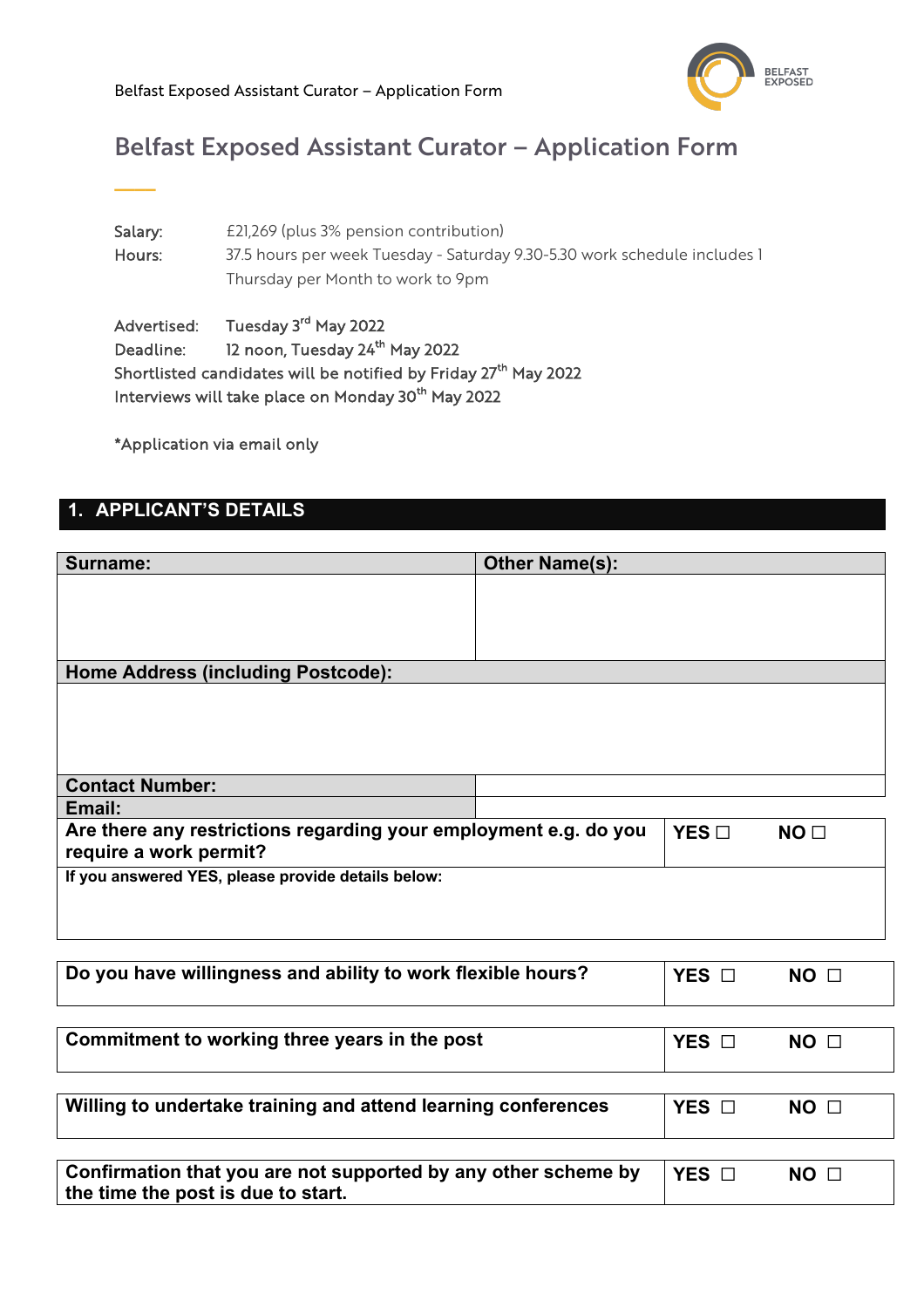

### **2. EDUCATION**

Please tell us about your education and any qualifications which you feel are relevant to the post. Include relevant courses that you are currently undertaking and start with the most recent.

| Level                                                  | Subject | <b>Grade Obtained</b> |  |  |
|--------------------------------------------------------|---------|-----------------------|--|--|
| Higher Education / Professional / Other Qualifications |         |                       |  |  |
|                                                        |         |                       |  |  |
|                                                        |         |                       |  |  |
|                                                        |         |                       |  |  |
|                                                        |         |                       |  |  |
|                                                        |         |                       |  |  |
| AS/A-Levels (or equivalent)                            |         |                       |  |  |
|                                                        |         |                       |  |  |
|                                                        |         |                       |  |  |
|                                                        |         |                       |  |  |
|                                                        |         |                       |  |  |
| <b>GCSEs</b> (or equivalent)                           |         |                       |  |  |
|                                                        |         |                       |  |  |
|                                                        |         |                       |  |  |
|                                                        |         |                       |  |  |
|                                                        |         |                       |  |  |
|                                                        |         |                       |  |  |
|                                                        |         |                       |  |  |
|                                                        |         |                       |  |  |
|                                                        |         |                       |  |  |

### **3. CAREER HISTORY**

Please start with your most recent employment. Briefly describe the main duties and responsibilities of your post. .

| Current or most recent employer |  |       |     |  |
|---------------------------------|--|-------|-----|--|
| Name                            |  |       |     |  |
| Address                         |  |       |     |  |
|                                 |  |       |     |  |
| Job Title                       |  | From: | To: |  |
| Brief description of duties:    |  |       |     |  |
|                                 |  |       |     |  |
|                                 |  |       |     |  |
|                                 |  |       |     |  |
|                                 |  |       |     |  |
|                                 |  |       |     |  |
| Reasons for leaving             |  |       |     |  |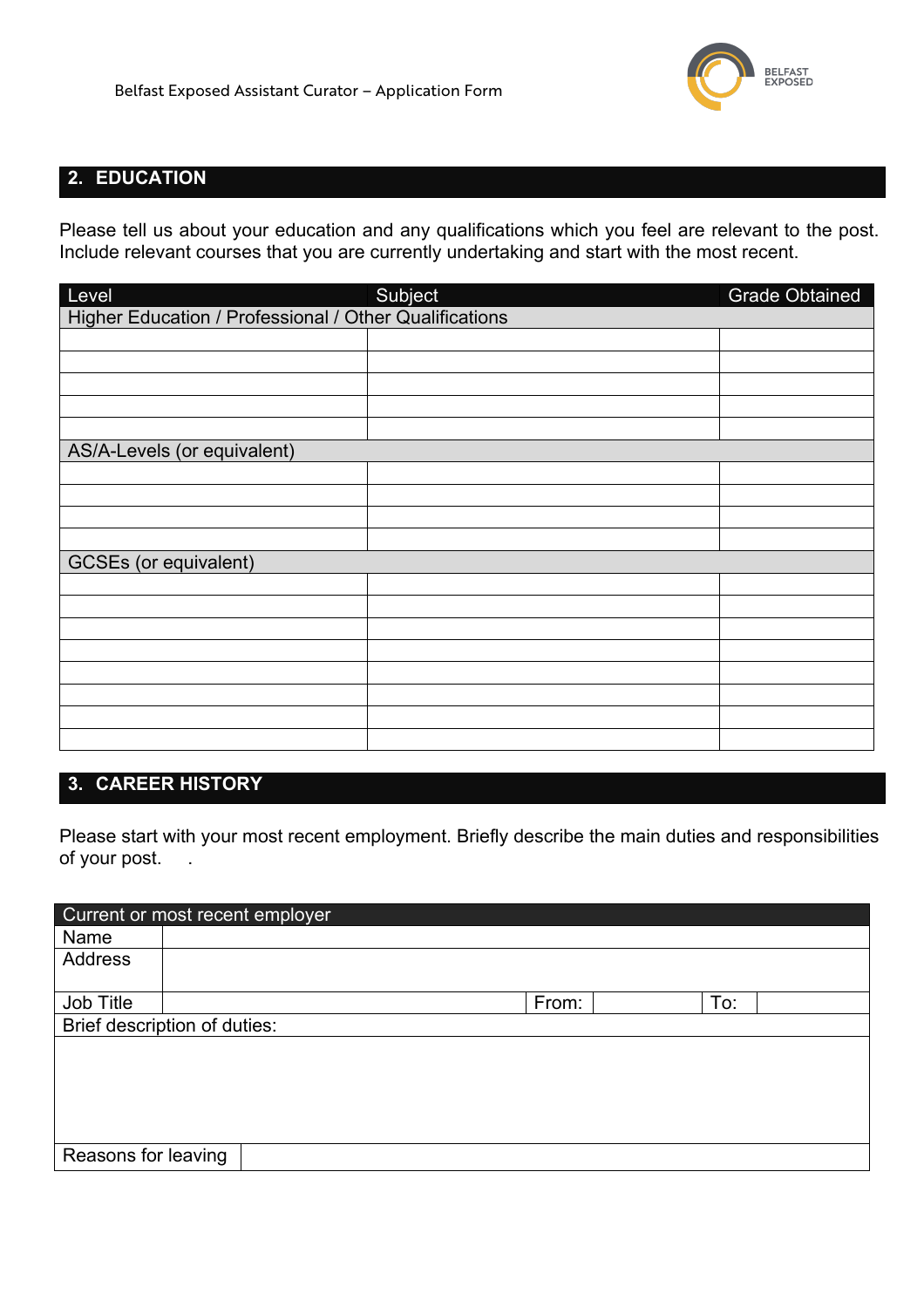

Belfast Exposed Assistant Curator – Application Form

| Employer                     |  |  |       |     |  |
|------------------------------|--|--|-------|-----|--|
| Name                         |  |  |       |     |  |
| Address                      |  |  |       |     |  |
|                              |  |  |       |     |  |
| Job Title                    |  |  | From: | To: |  |
| Brief description of duties: |  |  |       |     |  |
|                              |  |  |       |     |  |
|                              |  |  |       |     |  |
| Reasons for leaving          |  |  |       |     |  |

| Employer                     |  |  |       |     |  |
|------------------------------|--|--|-------|-----|--|
| Name                         |  |  |       |     |  |
| Address                      |  |  |       |     |  |
| Job Title                    |  |  | From: | To: |  |
| Brief description of duties: |  |  |       |     |  |
|                              |  |  |       |     |  |
|                              |  |  |       |     |  |
|                              |  |  |       |     |  |
|                              |  |  |       |     |  |
| Reasons for leaving          |  |  |       |     |  |

#### **Please continue on a separate sheet if necessary**

### **4. TRAINING & PROFESSIONAL MEMBERSHIP**

Please list any training that you have received or courses which did not lead to a qualification but that you feel are relevant to the advertised post.

| <b>Training Course</b> | <b>Date</b> |
|------------------------|-------------|
|                        |             |
|                        |             |
|                        |             |
|                        |             |
|                        |             |
|                        |             |

Please list any member to professional bodies.

| <b>Professional Body</b> | Membership from: |
|--------------------------|------------------|
|                          |                  |
|                          |                  |
|                          |                  |
|                          |                  |

# **5. VOLUNTARY WORK**

Please list any voluntary work you have undertaken that you feel is relevant to this post. **Voluntary Work Date**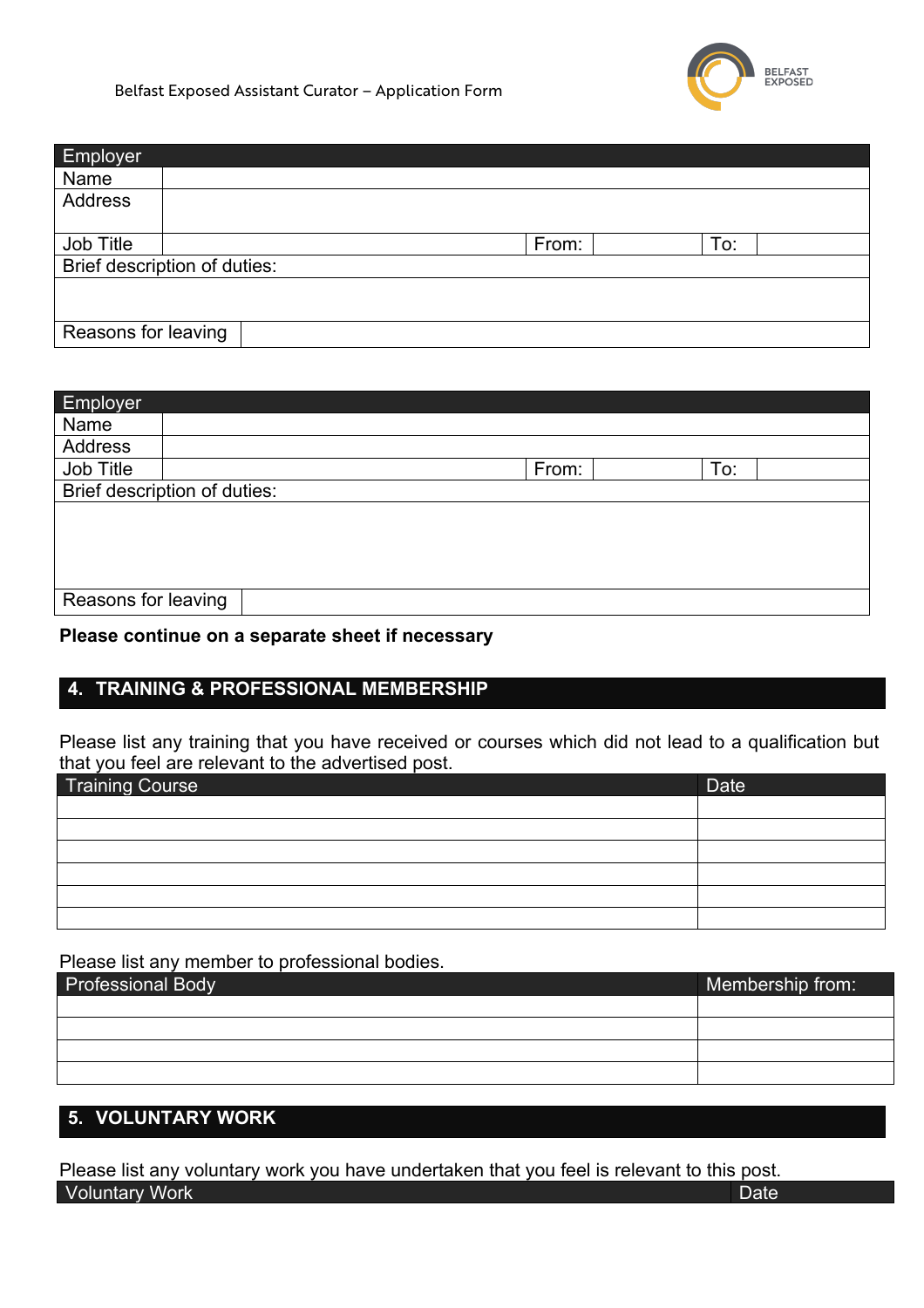

| <u> 1989 - An Dùbhlachd ann an Comhair ann an Comhair ann an Comhair ann an Comhair ann an Comhair ann an Comhair an C</u> |  |
|----------------------------------------------------------------------------------------------------------------------------|--|
|                                                                                                                            |  |
| <u> 1989 - Andrea San Andrea San Andrea San Andrea San Andrea San Andrea San Andrea San Andrea San Andrea San An</u>       |  |
|                                                                                                                            |  |
|                                                                                                                            |  |
|                                                                                                                            |  |

## **6. MEETING THE CRITERIA**

**Please outline, in no more than 1,000 words. Tell us how you meet the criteria outlined in the Job description outlining your suitability for the post; understanding of the role the Assistant Curator. The value you can bring to Belfast Exposed and if relevant the arts sector**